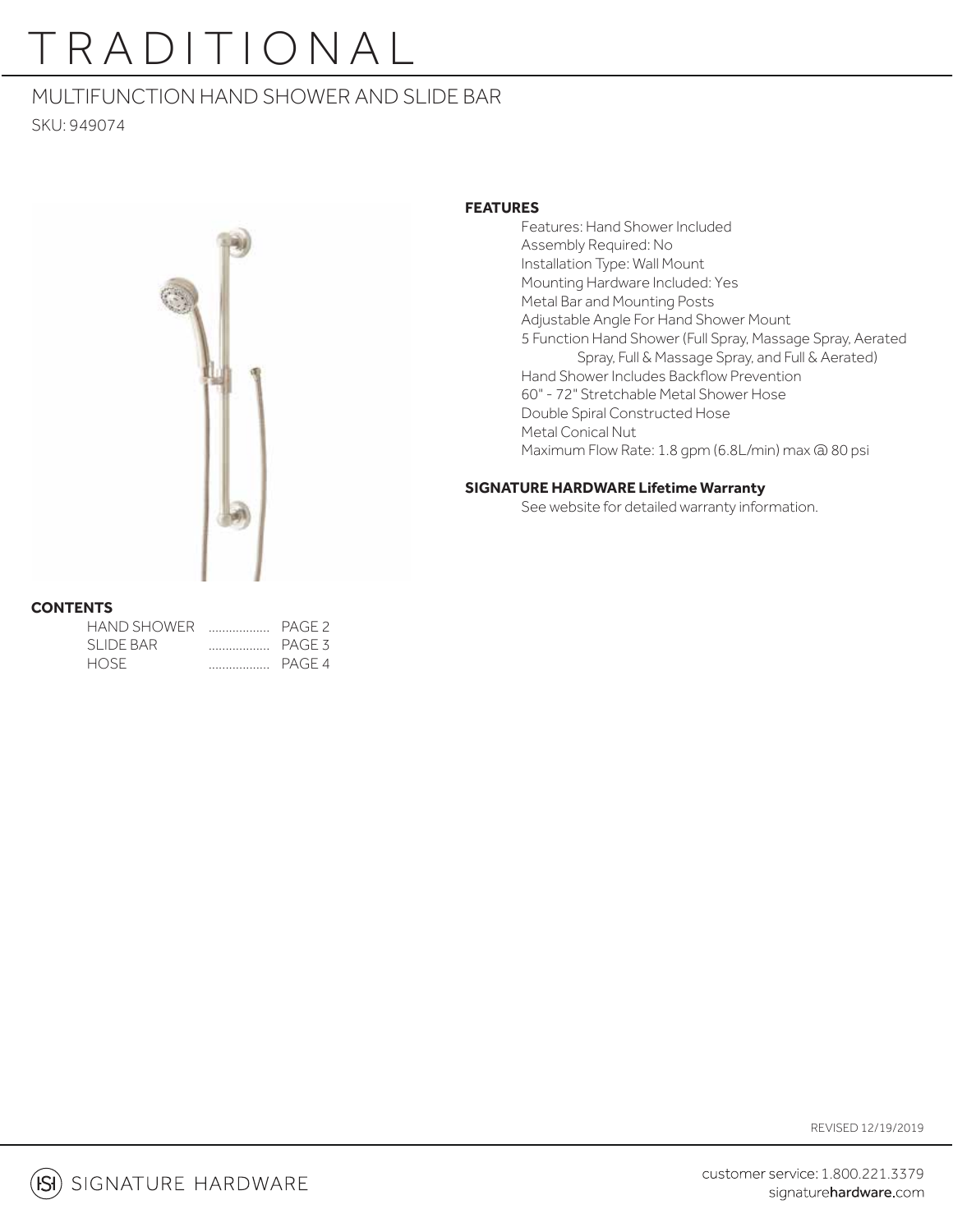## MULTIFUNCTION HAND SHOWER

SKU: 949074



#### **FEATURES**

 $(SI)$ 

 Material: ABS Shape: Round Length: 3-5/8" Width: 2-3/4" Height: 9-3/4"

#### **CODES/STANDARDS**

 cUPC ASME A112.18.1/CSA B125.1 ASME A112.18.3 **WaterSense** Massachusetts Accepted

**SIGNATURE HARDWARE LIFETIME WARRANTY** See website for warranty information





PAGE 2 Code: SHHS4010GBN/SHHS4010GCP SHHS4010GORB/SHHS4010GPN

All dimensions and specifications are nominal and may vary. Use actual products for accuracy in critical situations.

SIGNATURE HARDWARE

customer service 1.800.221.3379 signaturehardware.com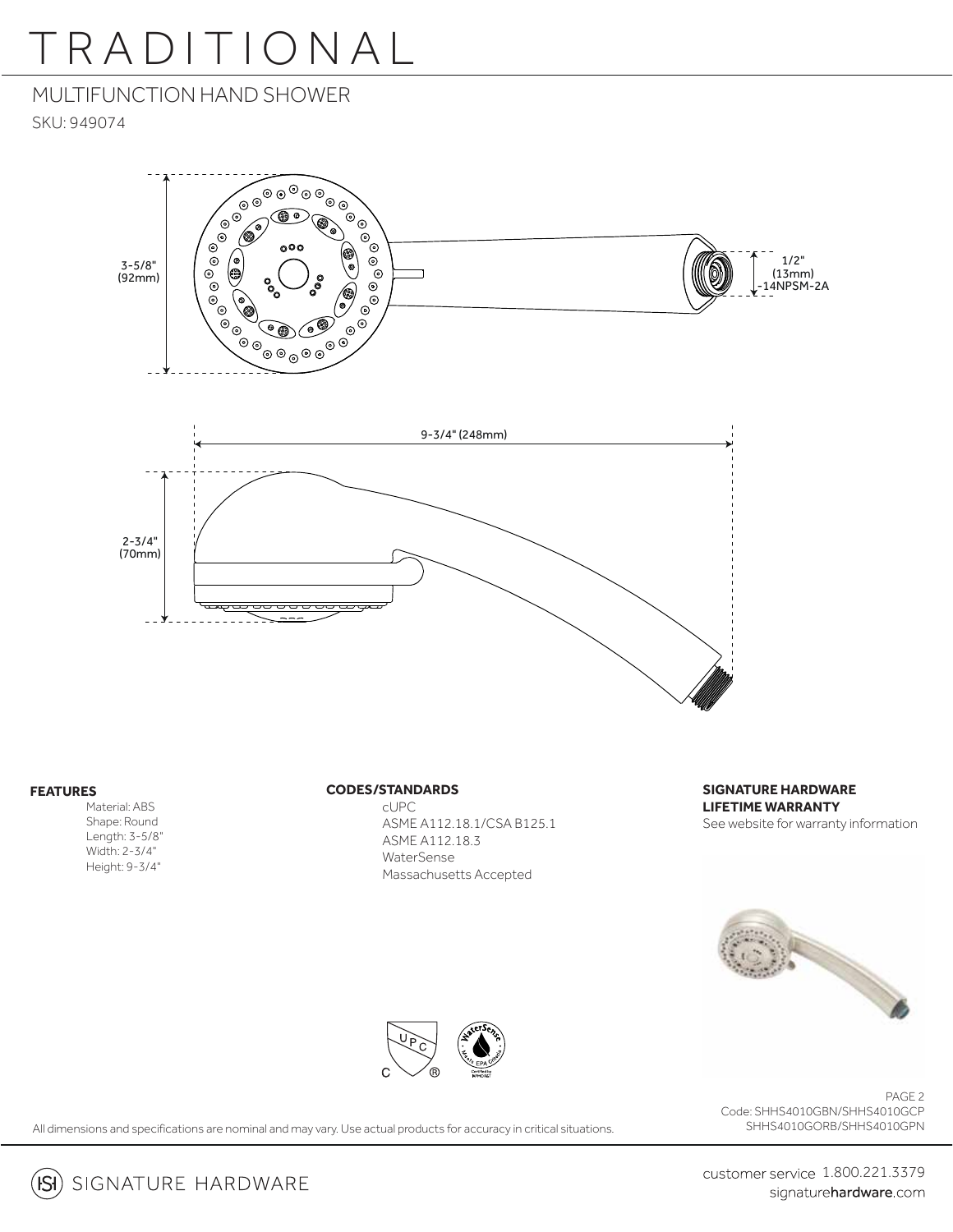### SLIDE BAR SKU: 949074



#### **FEATURES**

Material: Brass Handle Type: Lever Length: 4-1/4" Width: 4-5/8" Height: 30" Base Plate Height: 3" Base Plate Width: 3"

**SIGNATURE HARDWARE LIFETIME WARRANTY** See website for warranty information



PAGE 3 Code: SHSB3030BN/SHSB3030CP SHSB3030ORB/SHSB3030PN Code: SHSB3010BN/SHSB3010CP SHSB3010ORB/SHSB3010PN

All dimensions and specifications are nominal and may vary. Use actual products for accuracy in critical situations.